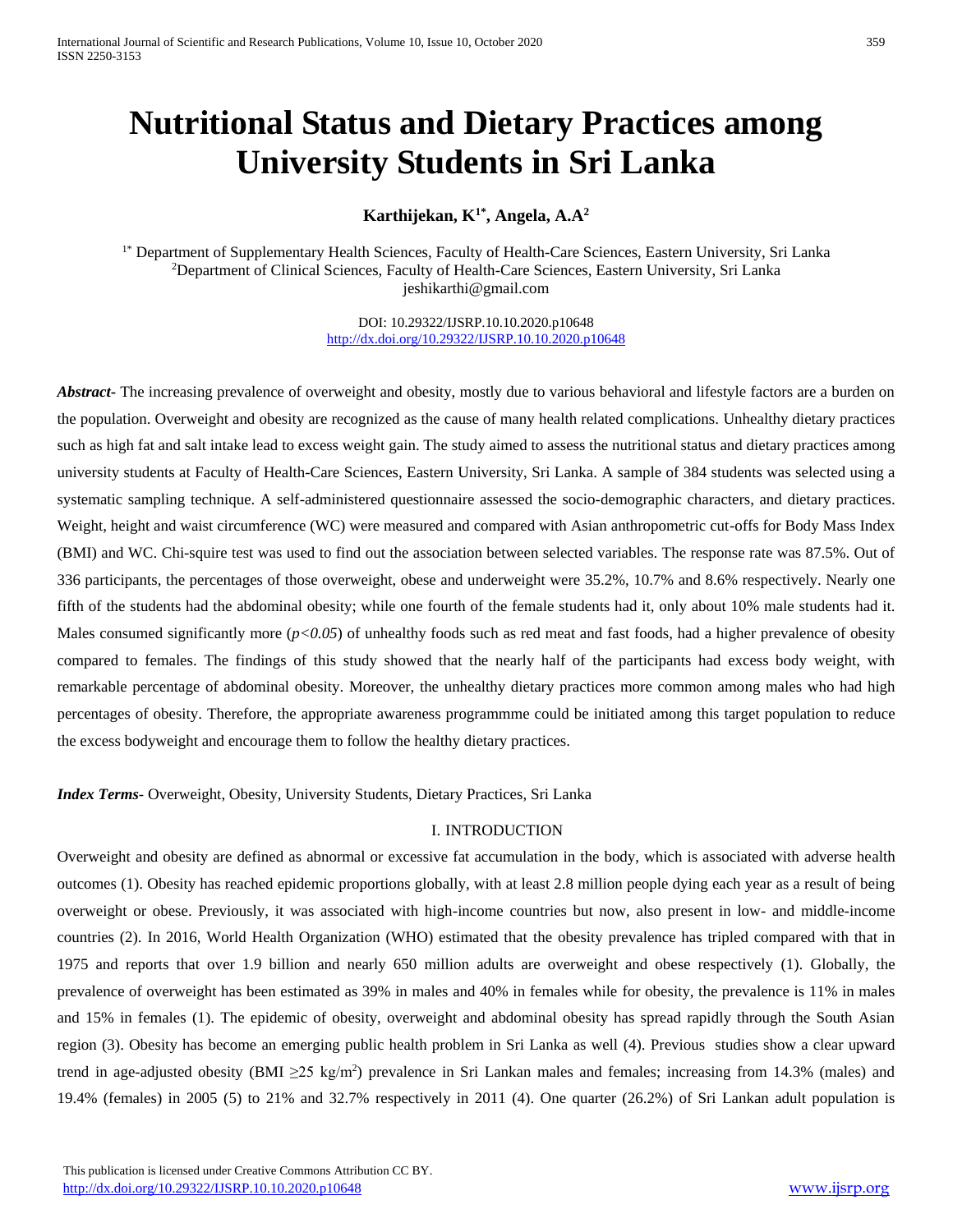suffering from central obesity (WC > 80cm for woman and >90cm for man) and is double in females (36.3%) compared to males (16.5%) (5). Overweight and obesity lead to many physical, psychological and economic consequences (6).

Global increases in overweight and obesity are attributable to a number of factors such as increased intake of energy dense foods that are high in fat, salt and sugars but low in vitamins, minerals and other micronutrients; reduced physical activities due to increasingly sedentary nature of many forms of work, changing modes of transportation from walking or cycling to motor car and increasing urbanization (7). The fundamental cause of obesity and overweight is the energy imbalance between the intake and the expenditure of calories where the intake exceeds expenditure (1). Even though the rate of literacy is higher in Sri Lanka relative to the other developing countries, the incidence of overweight and obesity have risen in recent years, probably due to changes in food habits and moving towards a more sedentary life style (4). The increasing prevalence of overweight and obesity due to various behavioral and lifestyle factors are a burden on the population. For those reasons, awareness and knowledge is thought to be essential in controlling the problems of overweight and obesity and related health complications.

The transition period from high school to university seems to be linked with a decrease in physical activities and an increase in sedentary activities (8). In a study carried out in Netherlands, it was reported that majority (68%) of students had weight gain after university entrance (9). During the transition from secondary school to university, students need to adapt to a new environment. Some authors have pointed out that when students fail to adapt adequately to the new environment, it could have negative consequences towards their health and weight status (10). Therefore, this study aimed to assess the nutritional status and dietary practices and the association between selected variables among a group of Sri Lankan university students.

## II. METHODOLOGY

A descriptive cross-sectional study was conducted for one year from May 2016. A sample of 384 students consisting females and males were selected from the students of the B.Sc. (Nursing) and the M.B.B.S. degree programmes. The maximum sample size was calculated for a given margin of error (d) 0.05 with the prevalence of any of the characteristics taken as 50% in the absence of similar studies in the local setting. A systematic sampling technique was used to select the subjects from the registration information kept at the university. Selected students were invited to participate in the study after written informed consent. After completion of data collection, 48 subjects were excluded from the analysis since the data given was incomplete. Therefore, data pertaining to 336 subjects only was analyzed. This study was approved by the Ethics Review Committee, Faculty of Health-Care Sciences, Eastern University, Sri Lanka (EUSL/FHCS/ERC/2016/09).

#### **Data collection instrument**

Data were collected by investigators through a self-administered questionnaire. Pre-testing was carried out among 15 students to validate the questionnaire for accountability and accuracy. Data included socio-demographic characters, anthropometric and waist circumference measurements, and dietary practices.

A self-interviewer questionnaire was used collect the data on the study subjects' dietary practices. Names of 11 common food items were given to them and their choices were recorded. They were asked to choose between the following options, which were on the frequency of consumption. The options were 'daily', 'less than or equal three times a week', 'more than thrice a week' and 'never'.

#### **Measurements**

All anthropometric measurements were performed using standard procedure. The weight was measured with a SECA 703 wireless column scale (Hamburg, Germany). Participants were weighed wearing light cloths. The height was measured in a standing position by using SECA 703 wireless column scale (Hamburg, Germany) (without shoes) and the waist circumference was measured using a non-stretchable measuring tape at the approximate midpoint between the lower margin of the last palpable rib and the top of the iliac crest to the nearest 1cm, at end of the normal expiration.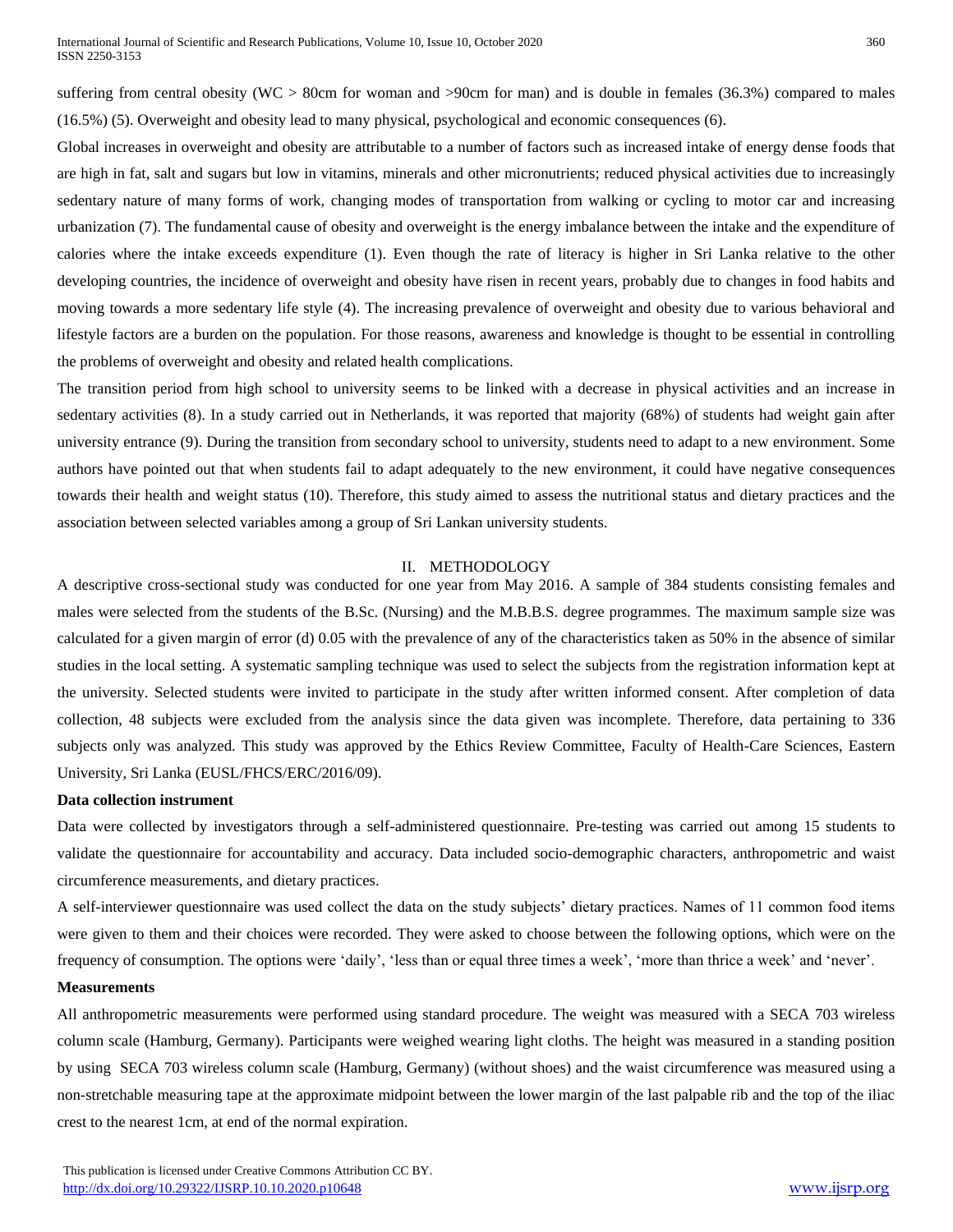International Journal of Scientific and Research Publications, Volume 10, Issue 10, October 2020 361 ISSN 2250-3153

## **Statistical analysis**

Subjects were classified into four groups according to their 'Measured' BMI values as underweight:  $\leq 18.5 \text{kg/m}^2$ ; normal weight: 18.5-22.9 kg/m<sup>2</sup>, overweight: 23.0-25.0 kg/m<sup>2</sup>; obese  $\geq$ 25.0 kg/m<sup>2</sup> (6). Abdominal obesity was defined as a waist circumference >90 cm for males and >80 cm for females (6). Collected data were transferred to SPSS 16 statistical software (SPSS Inc., Chicago, IL, USA) and analyzed based on the research problem, objectives and variables. Percentages of responses were reported according to BMI and WC level and respective weight perception. For categorical variables, Pearson's chi-square test was used to describe the association. *P* values < 0.05 were considered significant.

## III. RESULTS AND FINDINGS

## **Table 1: Socio-demographic Characteristics of participants**

| Variables (No=336)      | <b>Number</b> | Percentage (%) |
|-------------------------|---------------|----------------|
| <b>Discipline</b>       |               |                |
| Nursing                 | 75            | 22.3           |
| Medicine                | 261           | 77.7           |
| <b>Gender</b>           |               |                |
| Male                    | 131           | 39.0           |
| Female                  | 205           | 61.0           |
| <b>Ethnicity</b>        |               |                |
| Tamils                  | 86            | 25.6           |
| <b>Muslims</b>          | 67            | 19.9           |
| Sinhalese               | 181           | 53.9           |
| <b>Burger</b>           | 02            | 0.6            |
| <b>Current Resident</b> |               |                |
| Home                    | 54            | 16.0           |
| Hostel                  | 224           | 66.7           |
| Other                   | 58            | 17.3           |
| <b>Meal Type</b>        |               |                |
| Vegetarian              | 21            | 6.2            |
| Non-Vegetarian          | 295           | 87.8           |
| Ovo-vegetarian          | 20            | 6.0            |
| <b>Sources of Food</b>  |               |                |
| Home                    | 64            | 19.0           |
| Canteen                 | 199           | 59.2           |
| Shop                    | 53            | 15.8           |
| Own made                | 20            | 6.0            |

A total of 336 students were given their consent to participate. The respondent rate was 87.5% (n=336/384). The study sample was selected randomly from the whole 4 batches of nursing students and the 5 batches of medicine students. Among the 336 participants, majority of the participants were females 61.0 % (n=205). Out of 336 participants, Most of the participants were Sinhalese (n=181, 54%) with resident at hostel (n=224, 67%) and were non-vegetarian (n=295, 88%). Among them, the percentage of students who studied nursing and medicine were 22.3% and 77.7% respectively. While sixty percent of students consumed their regular meal from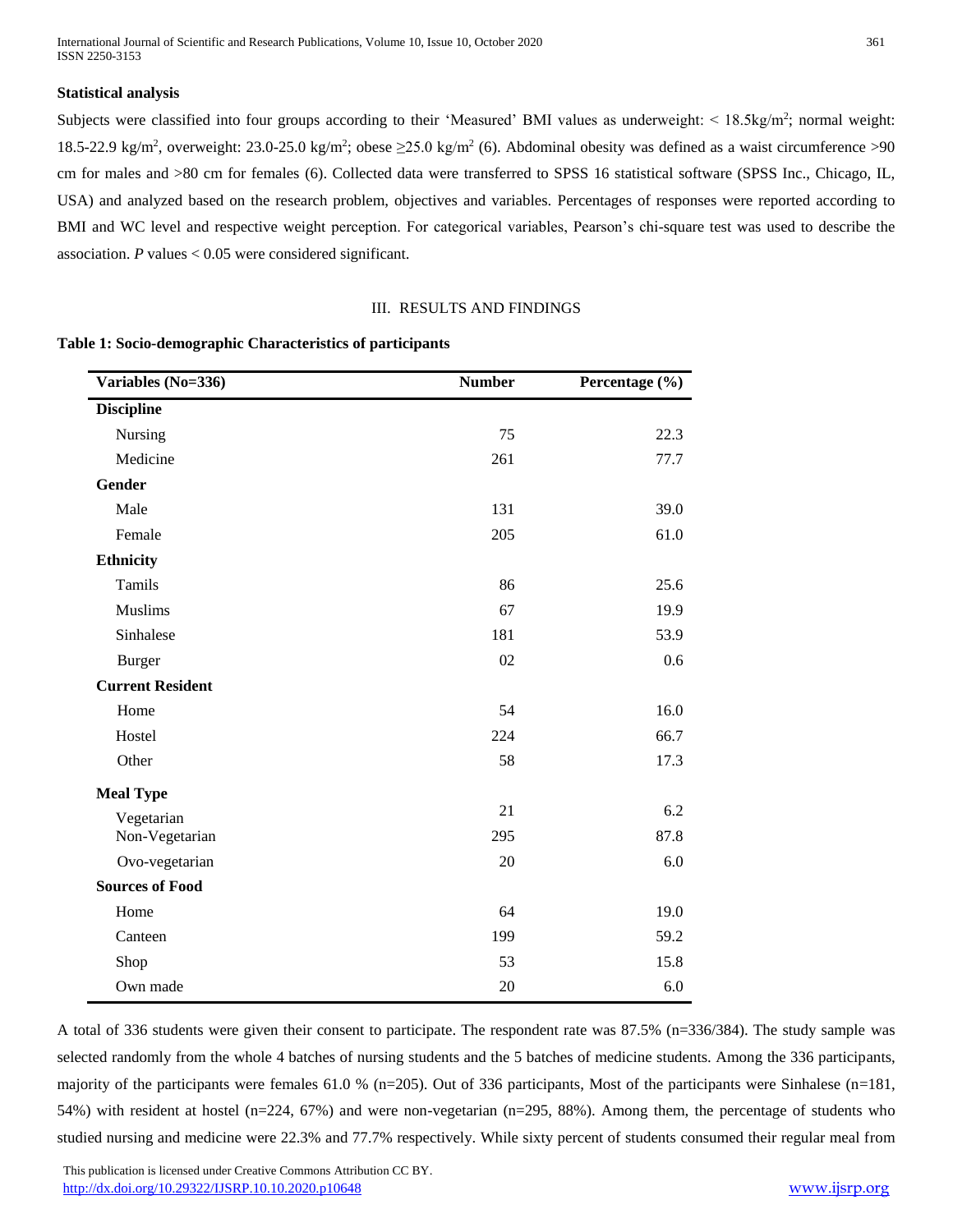the canteen, a very low percentage (6.0%, n=20) had self-cooked meals. Table 1 gives the percentage distribution of participants'

socio demographic characteristics.

| <b>Food Category</b>     | Males (%)        | Females (%)      | Chi-squire | p-Value |
|--------------------------|------------------|------------------|------------|---------|
| <b>Rice</b>              |                  |                  | 6.015      | .111    |
| Daily                    | 96.2             | 99.0             |            |         |
| ≤3times/week             | 1.5              | $\boldsymbol{0}$ |            |         |
| >3times/week             | 2.3              | 0.5              |            |         |
| Never                    | $\boldsymbol{0}$ | 0.5              |            |         |
| <b>Red meats</b>         |                  |                  | 20.965     | .000    |
| Daily                    | 3.8              | 1.0              |            |         |
| ≤3times/week             | 60.3             | 55.1             |            |         |
| >3times/week             | 22.1             | 11.2             |            |         |
| Never                    | 13.8             | 32.7             |            |         |
| <b>Vegetables</b>        |                  |                  | 1.152      | .562    |
| Daily                    | 85.5             | 88.8             |            |         |
| ≤3times/week             | 7.6              | 4.9              |            |         |
| >3times/week             | 6.9              | 6.3              |            |         |
| Never                    | $\boldsymbol{0}$ | $\boldsymbol{0}$ |            |         |
| Fruits                   |                  |                  | 12.013     | .007    |
| Daily                    | 9.9              | 2.4              |            |         |
| ≤3times/week             | 54.2             | 68.3             |            |         |
| >3times/week             | 31.3             | 25.9             |            |         |
| Never                    | 4.6              | 3.4              |            |         |
| <b>Oil in Food</b>       |                  |                  | 5.302      | .151    |
| Daily                    | 42.7             | 44.9             |            |         |
| $\leq$ 3times/week       | 31.3             | 39.0             |            |         |
| >3times/week             | 24.4             | 15.1             |            |         |
| Never                    | 1.5              | 1.0              |            |         |
| <b>Grains</b>            |                  |                  | .862       | .835    |
| Daily                    | 13.0             | 13.7             |            |         |
| $\leq$ 3times/week       | 45.0             | 45.4             |            |         |
| >3times/week             | 35.1             | 31.7             |            |         |
| Never                    | 6.9              | 9.3              |            |         |
| <b>Fish and Sea food</b> |                  |                  | 2.596      | .458    |
| Daily                    | 26.0             | 23.4             |            |         |
| ≤3times/week             | 29.0             | 26.8             |            |         |
| >3times/week             | 38.2             | 37.6             |            |         |
| Never                    | 6.9              | 12.2             |            |         |
| <b>Sweets</b>            |                  |                  | 5.451      | .142    |
| Daily                    | 9.2              | 17.6             |            |         |
| $\leq$ 3times/week       | 64.9             | 55.6             |            |         |
| >3times/week             | 23.7             | 23.4             |            |         |
| Never                    | 2.3              | 3.4              |            |         |
| <b>Hot Beverages</b>     |                  |                  | 9.240      | .026    |
| Daily                    | 54.2             | 62.0             |            |         |
| ≤3times/week             | 26.0             | 14.6             |            |         |
| >3times/week             | 18.3             | 18.0             |            |         |
| Never                    | 1.5              | 5.4              |            |         |
| <b>Fast food</b>         |                  |                  | 23.295     | .000    |
| Daily                    | 3.1              | 3.4              |            |         |
| $\leq$ 3times/week       | 58.0             | 74.1             |            |         |
| >3times/week             | 35.9             | 14.1             |            |         |
| Never                    | 3.1              | 8.3              |            |         |

| Table 2: Dietary intake of participants assessed by a food frequency questionnaire in gender |  |  |  |  |  |  |  |  |  |
|----------------------------------------------------------------------------------------------|--|--|--|--|--|--|--|--|--|
|----------------------------------------------------------------------------------------------|--|--|--|--|--|--|--|--|--|

**Nutritional status among participants**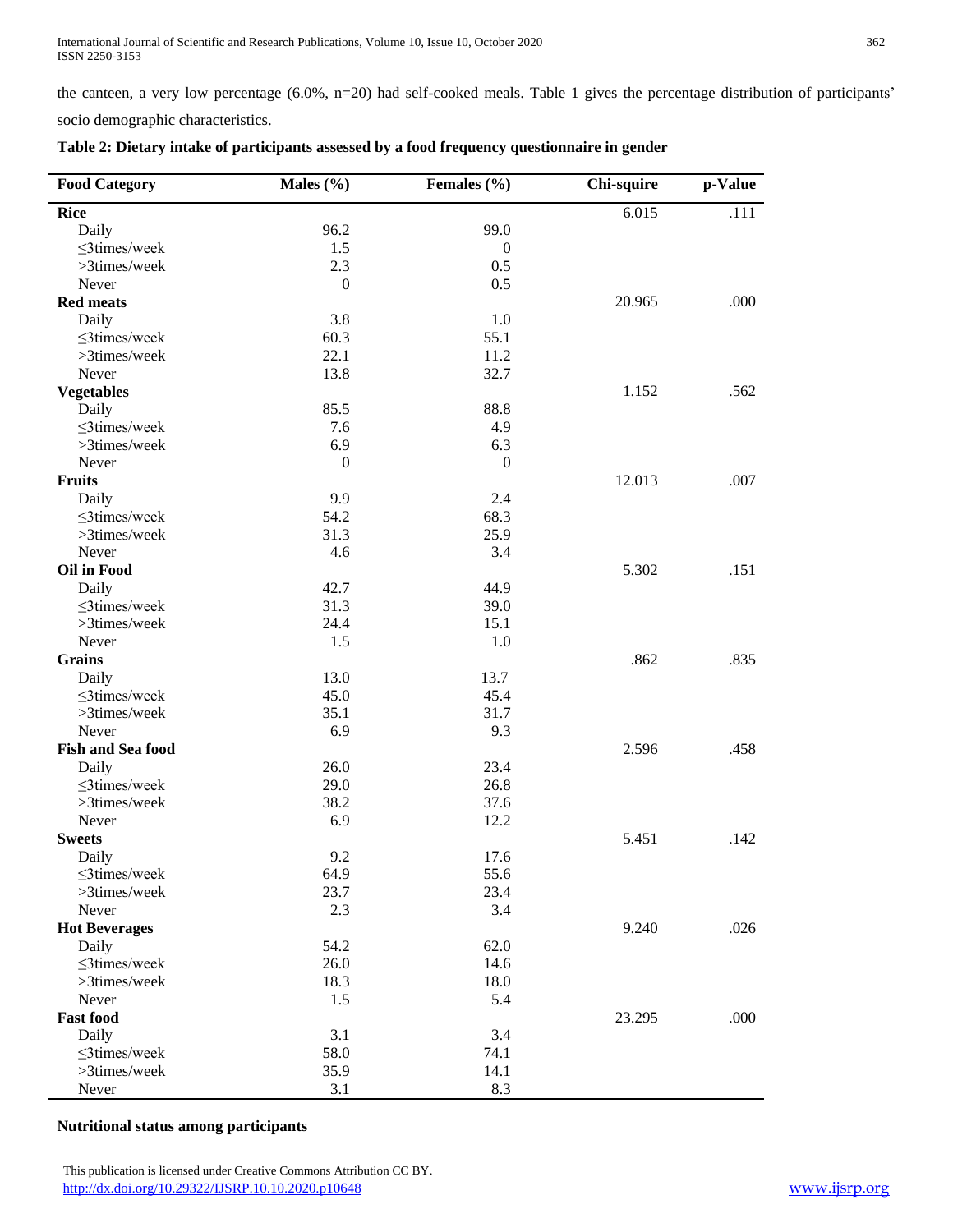International Journal of Scientific and Research Publications, Volume 10, Issue 10, October 2020 363 ISSN 2250-3153

Out of 336 participants, the percentages of that overweight, obese, underweight, and normal weight were 35.2%, 10.7%, 8.6%, and 46% were respectively. The prevalence of overweight and obesity in males was 33.6% (n=44) and 14.5% (n=19), and in females, 36.1% (n=74) and 8.3% (n=17), respectively. Over one third of the male and female students had overweight. However, the obesity prevalence had two fold in males compared to females.

#### **Abdominal obesity among participants**

Among the 336 participants, nearly one fifth (n=64, 19%) of the study sample had abdominal obesity which constituted 25% (n=51) females and 10% (n=13) males. There was a significant association between present of abdominal obesity and gender  $(X^2 = 11.592$ , *p=0.001*).

# **Dietary practices of participants**

Based on the semi-quantitative food frequency questionnaire **(**FFQ), significant differences were observed between male and female participants with respect to their consumption of individual food categories regularly (04 out of the 11 food items or groups). Males consumed more red meats, fruits and fast foods than females (*p* <0.05). Rice, vegetables, grains, fish and sea foods, sweets, hot beverages and dry fish were equally consumed by males and females (Table 2).

# IV. DISCUSSION

Sri Lanka is a low-middle income country that undergoes rapid transition in economics in general and food habits (11). This study provides details regarding nutritional status and dietary practices among a single group of Sri Lankan university students. The present study highlights that nearly half of the study population (n= 154) had higher than normal BMI values; one third were overweight and 10% were obese. A study by Jayawardena et al. (4) reported a much higher percentages of obesity (29%) among Sri Lankan in comparison to the findings from our study population (10%). This difference may be related to the difference in the sampling method. The alarming finding in this study is that a significant proportion of students (35%) have potential risk to become obese in future, unless appropriate action is taken. Therefore, creating awareness about their present weight status and the potential risk in future is of utmost importance to ensure safe BMI in the future. Obesity was commoner among males (14.5%) compared to females (8%), similar to two other studies done in Pakistan and USA (12, 13). In contrast, some local (4) and global (1) data showed that obesity was more prevalent in females than male and females were more vulnerable to develop obesity related negative health outcomes in future. Percentage of central obesity in this study was less than that seen in other local studies (4, 14). This feature was more prevalent among females than males. It is commonly reported that generally, females are more conscious about their body weight and seek weight control strategies (15). It has also been noted that significant percentage of female students named media and friends as the source of pressure to maintain a certain weight (16). Fat deposition in the abdominal area carries more risk for NCDs than deposition of fat in other areas of the body (6). Sri Lankan adults are reported to be more conscious about their waist circumference compared to their body weight (17).

There are many factors contribute to the unhealthful food consumption in college students include unhealthful food availability on campus, snacking, late night eating, alcohol-related eating, eating because of stress/boredom, and food in student dorm rooms (18). The present study finds out the food consumption among male and female students. In this finding, almost all students consumed carbohydrates basis foods specially rice as their main meal in daily. This is contrast with the finding of Lebanon study which stated that nearly 12% of the students consumed rice daily basis, however majority of the students daily consumed white rice (19).

Higher fibres foods such as whole grains, legumes, fruits and vegetables have been linked to lower body weights (20). In present study, majority of the students consumed vegetables daily. It contrasts with strong et al study (21). The present study revealed that less percentages of the students consumed fruits and grains as daily basis. Both males and females consumed grains more equal amount but fruits consumption was high in males compared to females. However, in strong et al study showed that both males and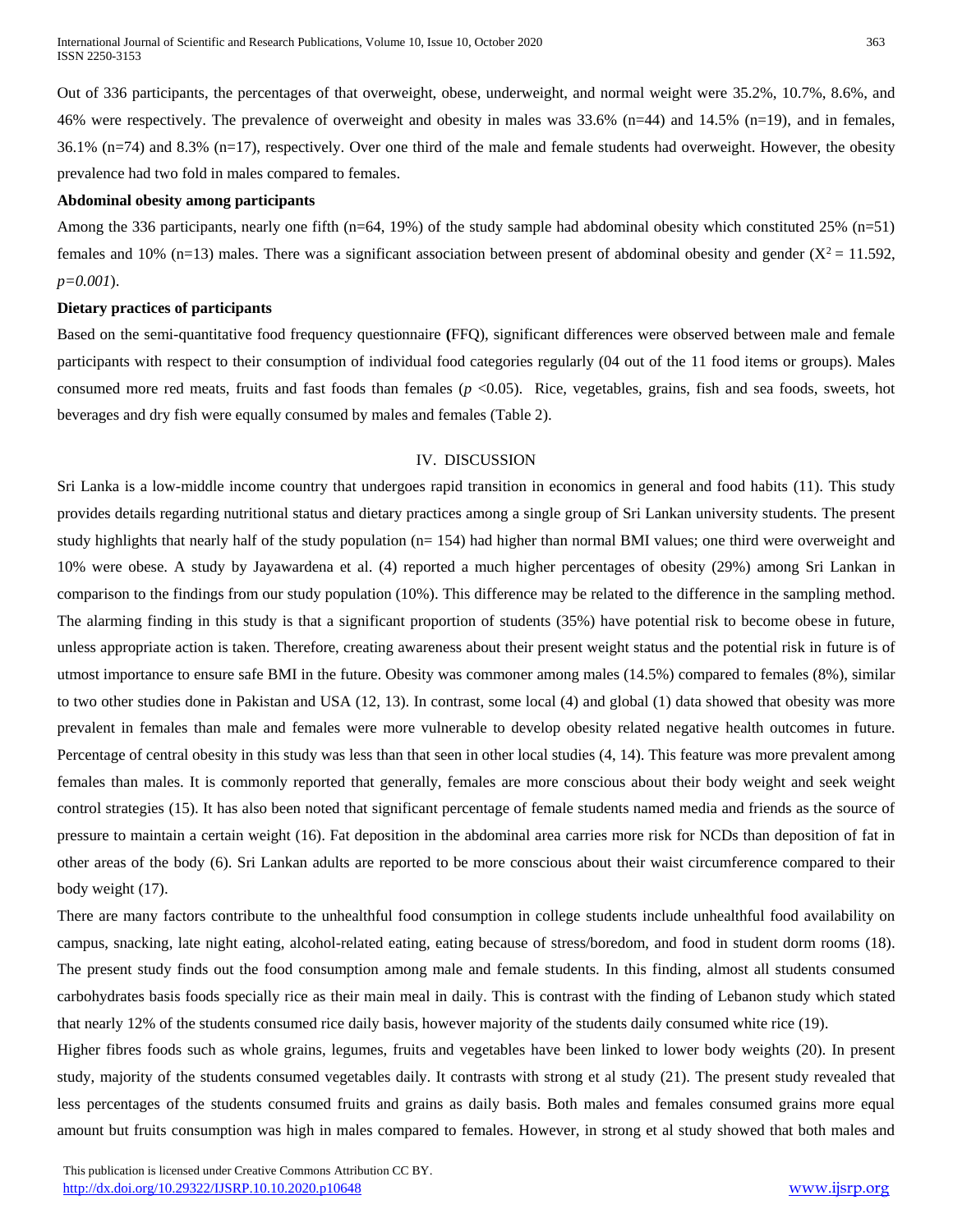females consumed fewer amounts of these food categories in daily basis (21). This indicates that efforts need to be made to improve fruit and vegetable intake among university students. There was significant correlation between gender and fruit consumption but not with vegetables consumption in the present study but it was totally opposite the findings of the strong et al study.

Increased consumption of high-fat and high-energy foods provide extra calories that cause weight gain and intake of sugar sweetened beverages such as soda and fruit drinks has been contributing increasing obesity rate (22). The fast food and red meats consumption was very low in this study sample and there was significant correlation between gender and these food categories (p<0.001). The students who were overweight and obesity were consumed large amount of fast foods and red meats as daily basis. While male students consumed red meats three times more than female students, the fast food consumption was more similar in both categories. The self-preparation of food is associated with least fast food consumption which is more healthy diet (23). This finding is differ from the Salmeh et al study which stated that nearly one third of the students consumed red meats in daily meals and fast food was approximately 12%. Female students added more red meats in their dish than male students and fast food consumption was double in males than females. There was a significant association between gender and red meats and fast food consumption  $(p<0.001)$  (19). Eating healthful diet is a challenge for the students in their transition period from secondary school to higher institution (24). The easy access to unhealthy food on a college campus is a barrier to weight management (25). Therefore, assessing nutritional status and dietary practices among university students are crucial to bring them as a healthier population in future.

# V. CONCLUSION AND RECOMMENDATIONS

Almost half of the participants were overweight or obese. Abdominal obesity was seen in one fifth of the participants and it was common in females. If university students learned healthy behaviors early in life, this would not only have favorable health outcomes at an individual level, it would also reduce the burden on health services. Males consumed significantly more (*p<0.05*) of unhealthy foods such as red meat and fast foods, had a higher prevalence of obesity compared to females. This study highlights the importance of initiating the awareness programme among university students to maintain the healthy lifestyle in order to prevent the excess weight gain.

## ACKNOWLEDGEMENT

The authors would like to acknowledge the Vice-chancellor, Eastern University, Sri Lanka, Deans of Faculty of Health-Care Sciences, Eastern University, Sri Lanka and the students for their valuable support in conducting the study.

## REFERENCES

- 1. World Health Organization.Overweight and Obesity. Fact sheet 2018. Available from[: http://www.who.int/mediacentre/factsheets/fs311/en](http://www.who.int/mediacentre/factsheets/fs311/en)
- 2. World Health Organization.10 Facts on Obesity Oct 2017. Available from[: http://www.who.int/features/factfiles/obesity/en//](http://www.who.int/features/factfiles/obesity/en/)
- 3. Jayawardena R, Byrne NM, Soares MJ, et al. Prevalence, Trends and associated socio-economic factors of obesity in South Asia. *Obes. Facts* 2013;6:405–14.
- 4. Jayawardena R, Byrne NM, Soares MJ, et al. The Obesity Epidemic in Sri Lanka Revisited. *Asia Pacific J. Public Heal* 2015;27:1298–9.
- 5. Katulanda P, Jayawardena MAR, Sheriff MHR, et al. Prevalence of overweight and obesity in Sri Lankan adults. *Obes. Rev* 2010;11:751–6.
- 6. WHO/IASO/IOTF. The Asia-Pacific perspective: redefining obesity and its treatment. Geneva, Switz. *World Heal. Organ.* 2000.
- 7. Jacoby E, Goldstein J, Lopez A, Nunez E LT. Social class, family, and life-style factors associated with overweight and obesity among adults in Peruvian cities. Prev Med (Baltim). 2003;37(5):396–405.
- 8. Mazier MJP. Impact of nutrition education on university students' fat consumption. *Can. J. Diet. Pract. Res* 2009;70:187–92.
- 9. De Vos P, Hanck C, Neisingh M, et al. Weight gain in freshman college students and perceived health. *Prev. Med. Reports* 2015;2:229–34.
- 10. Von Ah D, Ebert S, Ngamvitroj A, et al. Predictors of health behaviours in college students. *J. Adv. Nurs* 2004;48:463–74.
- 11. Pelletier JE and LM. Campus Food and Beverage Purchases are Associated with Indicators of Diet Quality in College Students Living off Campus. Am J Heal Promot. 2013;28(2):80–7.
- 12. Wharton CM, Adams T, Hampl JS. Weight Loss Practices and Body Weight Perceptions Among US College Students. *J. Am. Coll. Heal* 2008;56:579–84.

 This publication is licensed under Creative Commons Attribution CC BY. <http://dx.doi.org/10.29322/IJSRP.10.10.2020.p10648> [www.ijsrp.org](http://ijsrp.org/)